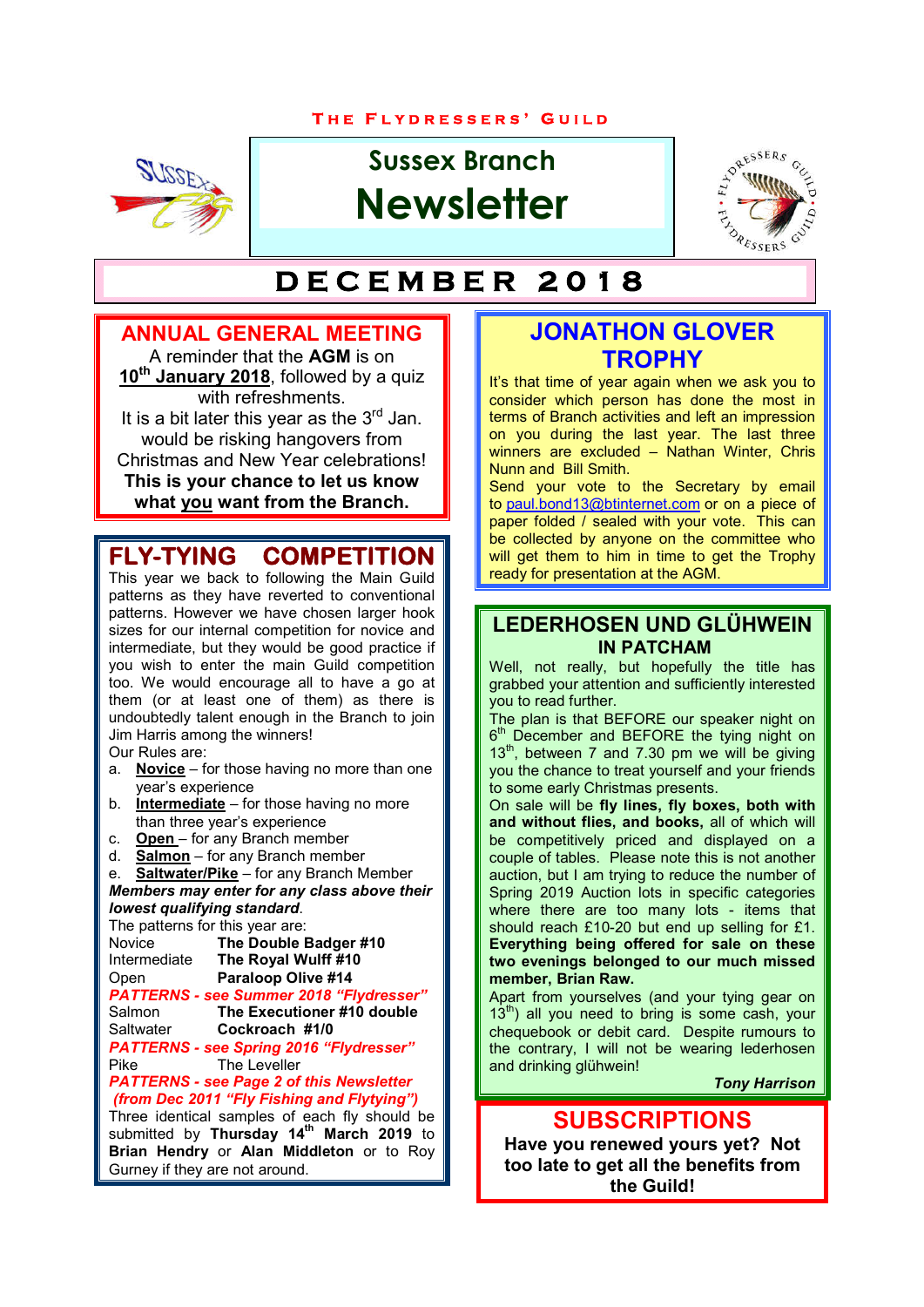# **COMPETITION PIKE FLY**

**TYING THE LEVELLER** 



te for : and black for top. Build up the thread and shape to form a head. Apply eyes and epoxy.

#### **TYING TIPS**

· Flatten the barb . Tie thread at the eye and run down to the start of the bend.

- · Beginning opposite the barb, tightly bind down<br>approximately 8mm of a 75mm strip of the zonker fur. . Follow with small bunches of 50mm long marabou plume
- feathers all round the hook.
- . Next, tie in start of the cactus chenille. Run the thread to the
- eye. Wind the chenille away from the point along leaving a<br>6mm space behind the eye, tie off the chenille.

• For the throat tie in a small bunch of orange marabou.

### **TROPHY DAY 2018 Duncton Mill 28th October 2018**

Sixteen members turned out on a cold Sunday which did however have some good sunny periods, warming up in the afternoon.

Four managed a full bag of four fish, but the Gemma Winder Trophy (Four Lake Challenge) had several members spending long periods trying to tempt one of the browns hiding in the weed, all to no avail, which no doubt stopped others achieving that goal.



A good day was had by all with very close margins for the main results:<br>Best Fish Blowman Tranh **Best Fish - Plowman Trophy**

| <b>Desti isil - Flowillall Trophy</b>    |  |           |  |  |
|------------------------------------------|--|-----------|--|--|
| Ken Pearce Rainbow                       |  | 4 lb 7 oz |  |  |
| John Cooper Rainbow                      |  | 4 lb 1 oz |  |  |
| <b>Best Brown</b>                        |  |           |  |  |
| Martyn Gray 2 lb 4 oz                    |  |           |  |  |
| Peter Winder 2 lb 1 oz                   |  |           |  |  |
| Best Bag - Jimmy James Memorial Trophies |  |           |  |  |
| Ken Pearce 9 lb 6 oz                     |  |           |  |  |
|                                          |  |           |  |  |

Andy Wood 7 lb 7 oz

**Sally Page** took a hatful of fine photographs, all of which will hopefully be available on the website including those reproduced here.

#### **The Leveller**

Skill level:@@@@ Hook: Varivas sea hook size 4/0, gunmetal finish. **Thread: Black.** Tail: Rabbit Magnum Zonka strips 6mm wide yellow, green or<br>black. Body: Cactus chenille 6mm, pearl and marabou plumes green or black.<br>Cheeks: Bucktail, white, blue, red and black. **Throat: Orange** marabou.<br>Eyes: Flat selfadhesive stick on eyes. Glue: Two mix Araldite clear.





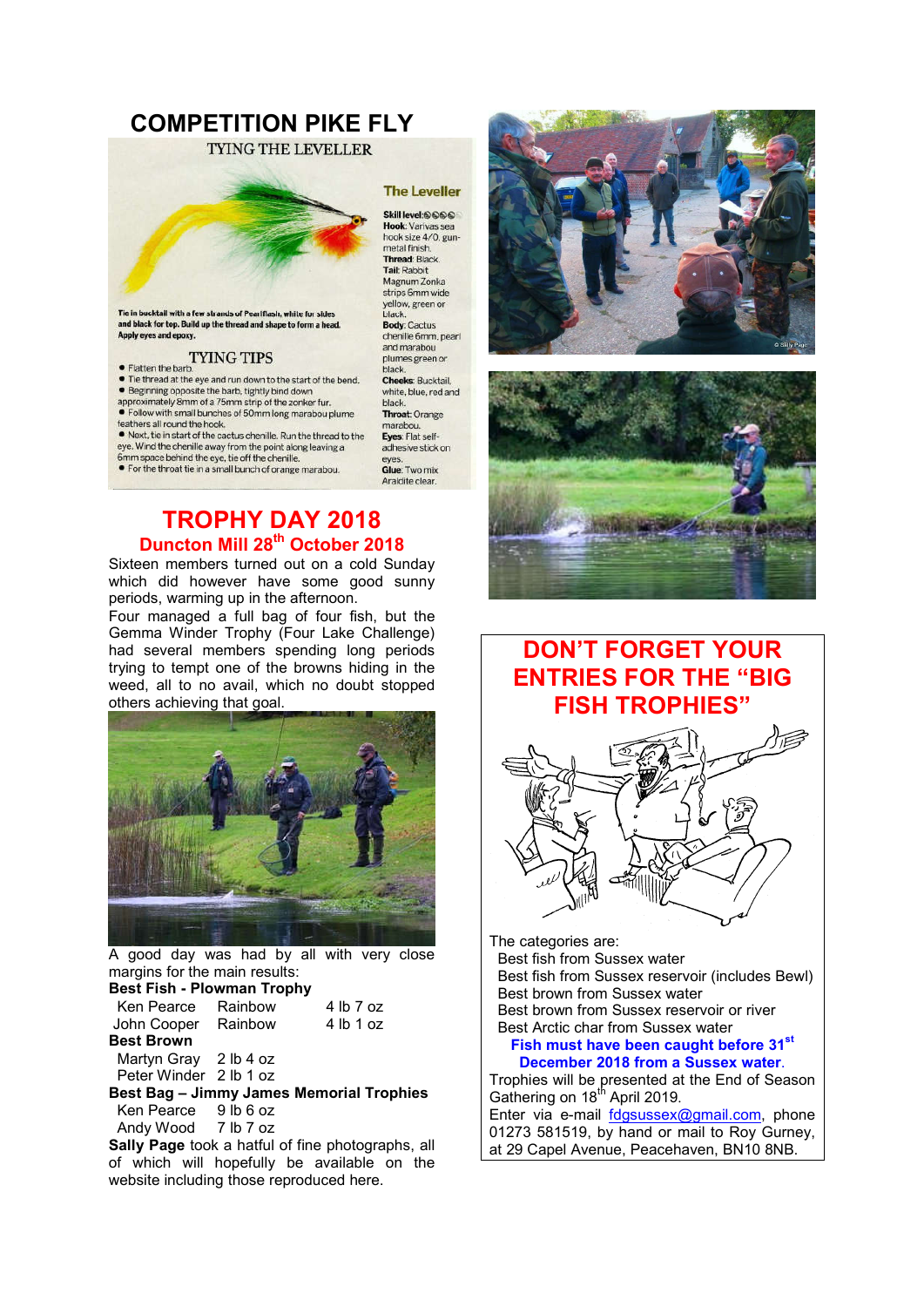## *Chairman' Chat*

A real chat this month, almost ramblings, you might say.

**Bass** – to my mind the king of fish and also the subject of much illogical thinking. Why are commercial fishermen able to take large catches of this fish, which seems to be in decline? Or is it incline - divers have reported vast shoals on some occasions. As an example, a couple of my friends, one of whom has a commercial fishing licence, put to sea for the afternoon from Brighton Marina and took over 40 x 4 lb bass on rods and bait, a catch with a retail value of about £1,300. Not a bad afternoon's fishing, you might say. Presumably they were all over 42 cm (why cm, the unit of length is the mm so they must have all have been over 420 mm)? Compare this with two other friends who fished the Newhaven beach with spinning rods to take over 60 bass, all below 420 mm and therefore had to be returned. In any case, one fish per fishing session (420 mm or over) may now be taken by sports fishermen.

**Elvers** – we are getting a number of enquiries for elver passes and elver excluding screens. We designed and built the elver pass at the Tees Barrage which consisted of a stainless steel pipe lined with Enkermat (a plastic bank protection fibre) – I am relieved to say that the pass was great success. But now the boffins have got into the act and will not approve any similar designs. We are now required to provide (at great expense) vertical plastic panels with indentations – or similar panels mounted horizontally or side and bottom brushes.

All this concern confuses me; recently elver fishers were issued with licences and made fortunes elver fishing on such rivers as the Severn. No wonder elver numbers have declined.



**Cross section of a brush elver pass**

That's my rant for this month – I will try and be a bit more interesting next month.

*Tony W*

### **Ray's Ramblings**

In the last newsletter I told how I had qualified to fish the Spring International in Ireland in1990. This was held on Lough Owel near Mullingar, and in the match I caught three brown trout that the boatman measured and said were sizeable but at the weigh in one was discounted as undersized and because of this I failed to roll over to the next International as one of the top four and would have to requalify. However, because I had now fished for England twice, I was eligible to be considered for the World Team Competition which in 1990 was to be fished in Wales. However I heard nothing until March 1991, when I had a phone call while at work to say that I had been selected to fish for England in the World Championships in New Zealand in 1991. During the summer there was a lot of practice involved on waters that were similar to those that we would fish. Then in November it was time for the long flight from Heathrow to Auckland via San Francisco and Honolulu. Practice sessions on the waters to be fished gradually produced successful methods and flies.

On the evening before the competition started the draw took place and I found that I would be boat fishing my first session on a lake, the water that we had all been most successful on. I was paired with a Frenchman who won the toss as to where we were to fish for the first ninety minutes. After a fishless hour though, I persuaded him to move to the river channel that flowed through the lake and he promptly caught three fish.

However, I gradually started to pick up fish and by the end of the six hour session had taken nine fish, seven of which were over the size limit and when the results were announced at the end of the day I had won the session.

Things could only get worse and so it proved when I was drawn to fish two sessions on the river the next day. It was not a great start to the day when my controller said that the Czech competitor fishing my stretch the day before had blanked and that he personally wouldn't bother fishing it. Nevertheless, on my second cast I hooked a good rainbow only for it to jump and throw the barbless hook. Further down I had two rainbows that were both undersized and then, just before the end of the session, hooked a brown trout that my controller agreed was in excess of 4lb, only for the hook to pull out again. In the afternoon session I only took one undersized fish a few minutes before the end only for it to come off again. I was devastated, having hooked six fish and landing only three that proved to be all undersize.

On the third day I was to bank fish a small lake but my peg was in a sheltered bay with no ripple and in three hours, despite trying several methods, I never had a take. The afternoon